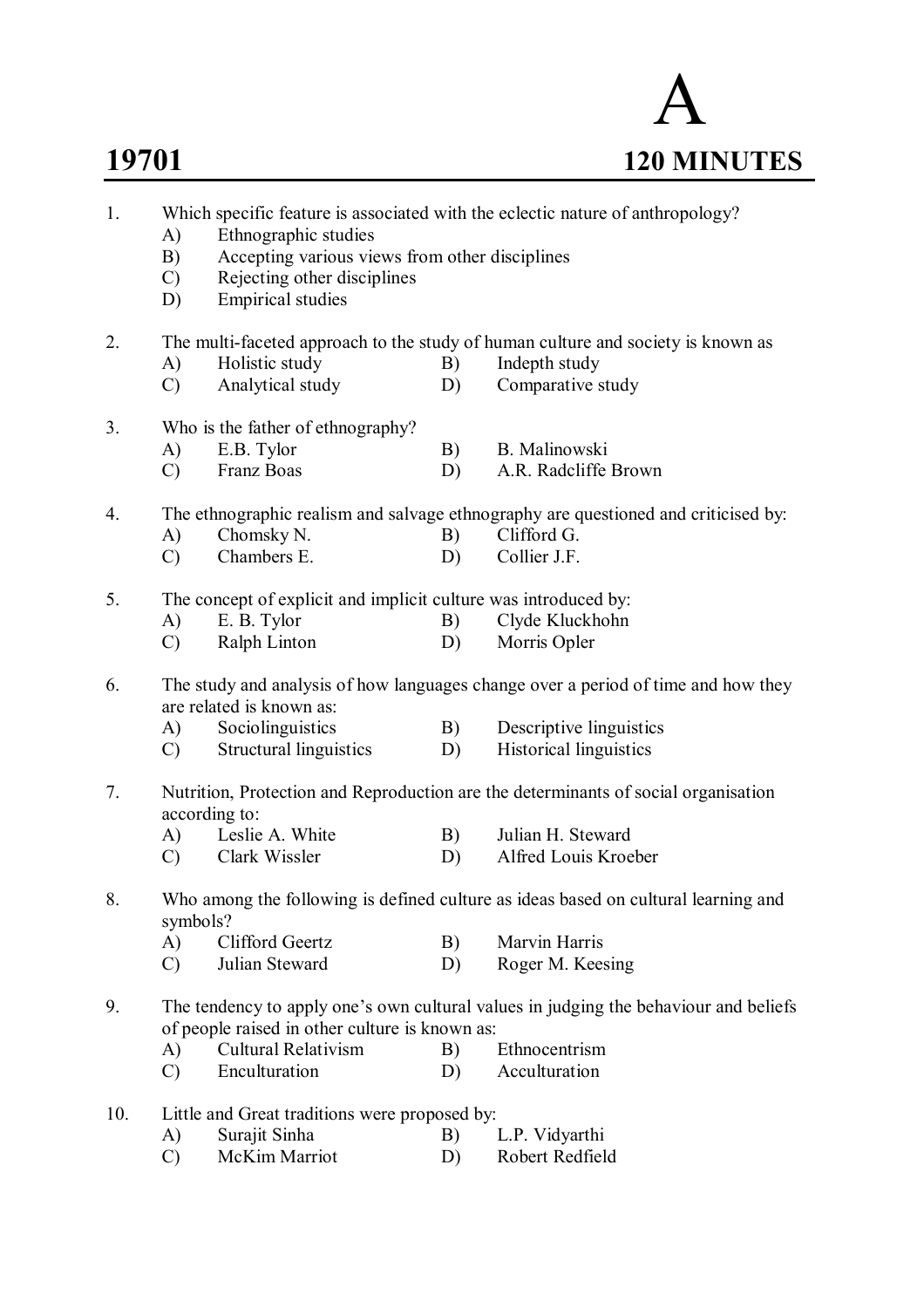- 11. A man obliged to marry his brother's widow is known as
	- A) Sororate B) Levirate
		-
	- C) Both Sororate and Levirate D) None of these
- 12. The husbands of a woman are brothers in
	- A) Fraternal polyandry
	- B) Nonfraternal Polyandry
	- C) In fraternal and Nonfraternal Polyandry
	- D) None of these
- 13. Find out the correct answer sequences for the descriptions provided from 1 to 4:
	- 1. The son stays and the daughter leaves and so that the married couple lives with or near the husband's parents.
	- 2. Either the son or the daughter leaves and so that the married couple lives with or near either the wife's or the husband's parents.
	- 3. The daughter stays and the son leaves and so that the married couple lives with or near the wife's parents.
	- 4. Both son and daughter normally leave, but the son and his wife settle with or near his mother's brother.
	- A) Patrilocal Matrilocal Bilocal Avunculocal
	- B) Patrilocal Bilocal Matrilocal Avunculocal
	- C) Matrilocal- Bilocal Avunculocal Patrilocal
	- D) Bilocal Patrilocal Avunculocal Matrilocal
- 14. The Iroquois system of kinship terminology was identified by:
	- A) G.P. Murdock B) W.H.R. Rivers
	- C) L.H. Morgan D) Leslie A. White
- 15. The analogy of organism to construe social structure was put forward by:
	- A) B. Malinowski B) Radcliffe Brown
	- C) Raymond Firth D) Claude Levi Strauss
- 16. Omaha system of kinship terminology is based on:<br>A) With natrilineal descent B) With matrilineal descent
	- A) With patrilineal descent B)
	- C) With bilateral kindred D) With unilineal descent
- 17. Most of the Chiefdoms are characterised by:
	- A) Less populated
	- B) Densely populated
	- C) Both less populated and densely populated
	- D) None of the above
- 18. The term nomadic community is derived from:
	- A) Hunting gathering communities
	- B) Fishing communities
	- C) Pastoral communities
	- D) Shifting cultivation communities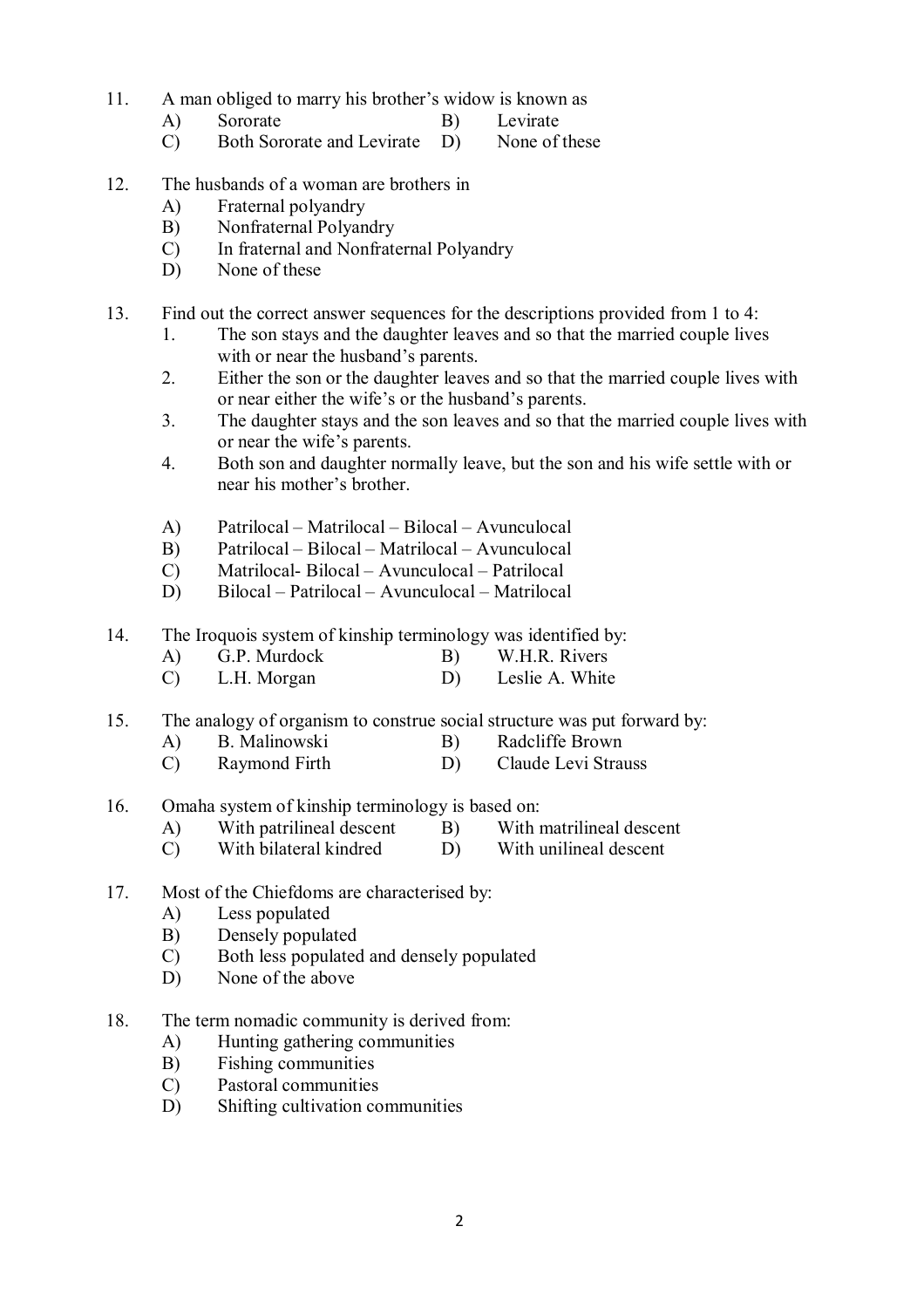- 19. Transhumance is known as:
	- A) Nomadic movement of communities
	- B) Regular cyclic movement of nomadic communities
	- C) Irregular movement of nomadic communities
	- D) Occasional movement of nomadic communities

## 20. The first full-length study of a peasant community using modern anthropological research methods was conducted by:

- A) Raymond Firth B) Robert Redfield
- C) Raymond Dart D) Robert Lynton
- 21. The book entitled 'The Origin of Species', written by Charles Darwin, was published in: A) 1869 B) 1859 C) 1879 D) 1889
- 22. A change in the molecular structure or DNA code of a gene is called:
	- A) Mitosis B) Meiosis
	- C) Mutation D) Cell division
- 23. Which among the following is the correct answer for Orthogenesis?
	- A) Successive members of an evolutionary series become increasingly modified in a single undeviating direction
	- B) Successive members of an evolutionary series become not increasingly modified in a single undeviating direction
	- C) Successive members of an evolutionary series become modified in multiple direction
	- D) Successive members of an evolutionary series become modified in single deviating direction
- 24. The presence of epicanthic fold is considered as a racial feature of ----.
	- A) Dravidian B) Aryan
	- C) Proto Australoid D) Mongoloid
- 25. Who discovered Australopithecus? A) Raymond A. Dart B) Robert M. Yerkes
	- C) Adolph Schultz D) Earnest Hooton

# 26. Who discovered Homo habilis from Olduvai Gorge? A) Louis Leakey B) Clark Howell<br>
C) Kellev E.A. D) A. Montagu

- Kelley E.A.
- 27. The ABO blood system was identified by: A) Charles Darwin B) Karl Landsteiner
	- C) Gregor Mendel D) Lamark
- 28. The Rh system of blood was developed in ----. A) 1910 B) 1920 C) 1930 D) 1940
- 29. In which among the following period the Anthropoids originated? A) Pliocene B) Miocene C) Oligocene D) Eocene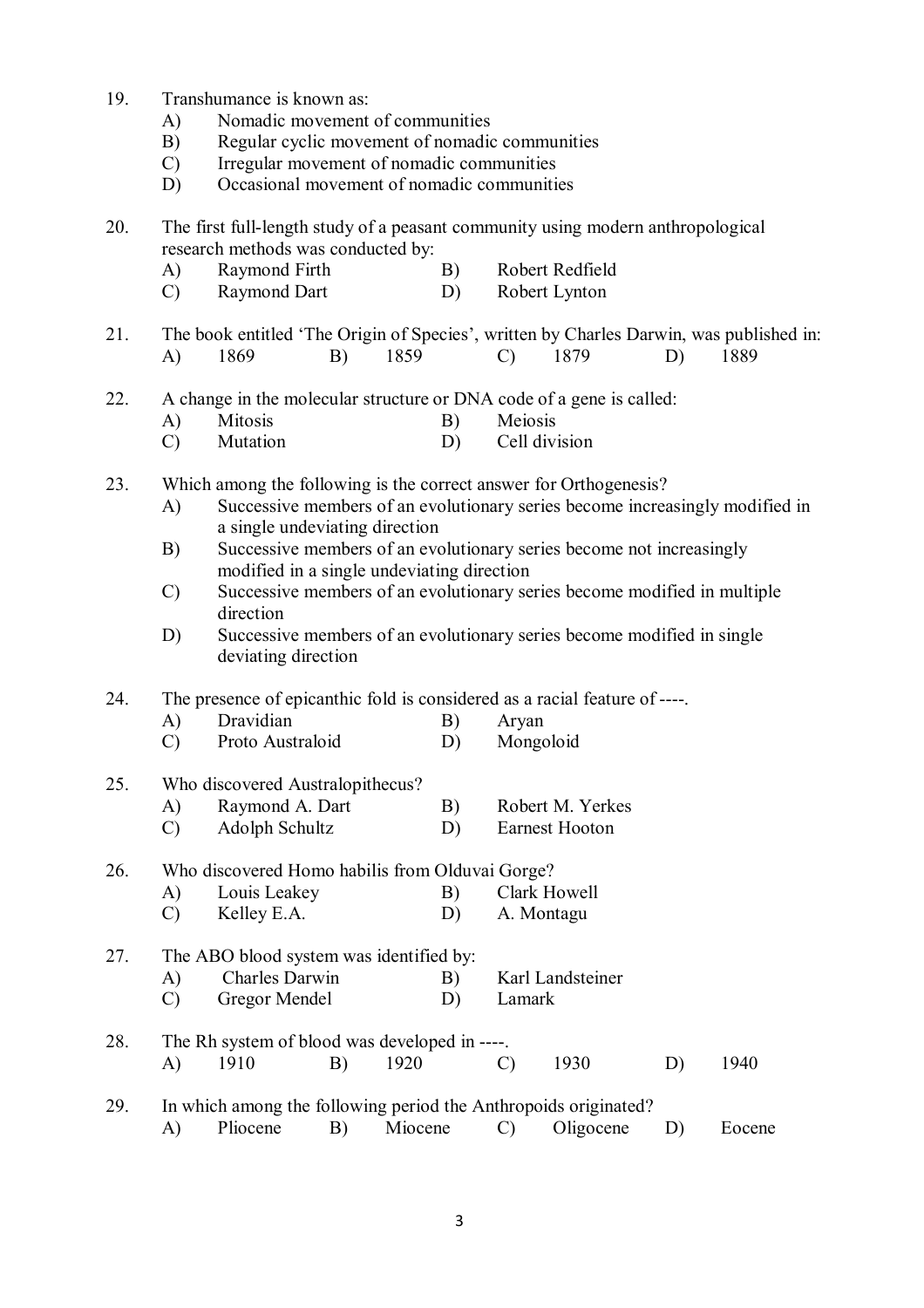| 30. | A)<br>$\mathcal{C}$                                                                                       | The study of ancient humans come under:<br>Primatology<br>Physical Anthropology                                                                                                                                                                    |                                                                                 |           | B)<br>D)                              |               | Paleoanthropology<br>Palaeontology                                                                                                                                      |    |                        |
|-----|-----------------------------------------------------------------------------------------------------------|----------------------------------------------------------------------------------------------------------------------------------------------------------------------------------------------------------------------------------------------------|---------------------------------------------------------------------------------|-----------|---------------------------------------|---------------|-------------------------------------------------------------------------------------------------------------------------------------------------------------------------|----|------------------------|
| 31. | Match the following:<br>List I<br>1. Palaeolithic<br>2. Neolithic<br>3. Copper Age<br>4. Early Bronze Age |                                                                                                                                                                                                                                                    | List II<br>a. Savegery<br>b. Higher Barbarism<br>c. Babarism<br>d. Civilization |           |                                       |               |                                                                                                                                                                         |    |                        |
|     | (A)<br>$\mathcal{C}$                                                                                      | 1-a, 2-c, $3-b$ , $4-d$<br>1-b, 2-c, $3-d$ , $4-a$                                                                                                                                                                                                 |                                                                                 |           | D)                                    |               | B) $1-b$ , 2-a, 3-c, 4-d<br>1-a, 2-b, 3-d, 4-c                                                                                                                          |    |                        |
| 32. | $\mathbf{A}$                                                                                              | The average cranial capacity of human is -----.<br>$1025$ cm <sup>3</sup>                                                                                                                                                                          |                                                                                 |           |                                       |               | B) $1925 \text{ cm}^3$ C) $935 \text{ cm}^3$                                                                                                                            | D) | $1325$ cm <sup>3</sup> |
| 33. | A)<br>$\mathcal{C}$                                                                                       | Java Man belongs to the genus and species:<br>Homo erectus<br>Homo sapiens                                                                                                                                                                         |                                                                                 |           | B)<br>D)                              |               | Homo habilis<br>None of the above                                                                                                                                       |    |                        |
| 34. | A)                                                                                                        | The bones Radius and Ulna are located on:<br>Fore arm                                                                                                                                                                                              | B)                                                                              | Upper arm |                                       | $\mathcal{C}$ | Lower limbs D)                                                                                                                                                          |    | <b>Upper</b> limbs     |
| 35. | energy?<br>A)<br>$\mathcal{C}$                                                                            | Cytoplasm<br>Nucleus                                                                                                                                                                                                                               |                                                                                 |           | B)<br>D)                              |               | In a cell, which among the following component is responsible for the production of<br>Cell membrane<br>Mitochondria                                                    |    |                        |
| 36. | 1.<br>2.<br>A)<br>B)<br>$\mathcal{C}$<br>D)                                                               | Read the following statements and choose the correct options.<br>The random factor in evolution is called genetic drift.<br>1 and 2 are correct.<br>1 and 2 are incorrect.<br>1 is correct and 2 is incorrect.<br>1 is incorrect and 2 is correct. |                                                                                 |           |                                       |               | The movement of genes from one population to another is called gene flow.                                                                                               |    |                        |
| 37. | List I<br>A)<br>$\mathcal{C}$                                                                             | Match the following:<br>1. Claude Levi Strauss<br>2. B. Malinowski<br>3. A R Radcliffe Brown<br>4. Raymond Firth<br>1-c, 2-d, 3-a, 4-b<br>1-d, 2-c, $3-b$ , $4-a$                                                                                  |                                                                                 |           | List II<br>d. Savage Mind<br>B)<br>D) |               | a. Primitive Polynesian Economy<br>b. The Social organization of Australian Tribes<br>c. Crime and custom in savage society<br>1-c, 2-d, 3-b, 4-a<br>1-b, 2-d, 3-c, 4-a |    |                        |
| 38. | A)                                                                                                        | Asia                                                                                                                                                                                                                                               | B)                                                                              | Africa    |                                       | $\mathcal{C}$ | Anatomically, the modern forms of Homo sapiens were first evolved in:<br>Europe                                                                                         | D) | America                |

4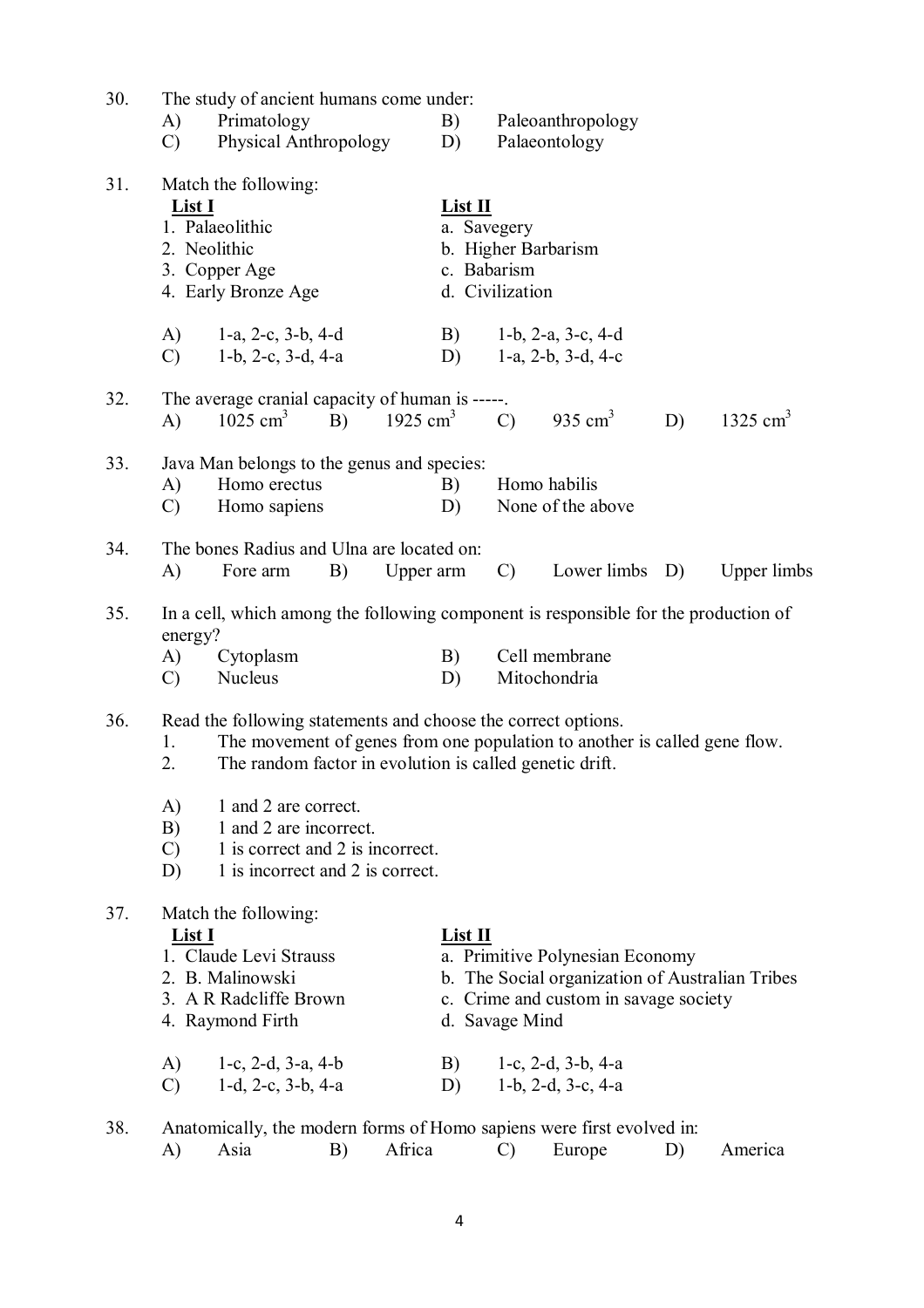| 39. | The theory of inheritance of acquired characteristics was proposed by:                       |                                                                               |          |                    |               |                            |    |        |  |
|-----|----------------------------------------------------------------------------------------------|-------------------------------------------------------------------------------|----------|--------------------|---------------|----------------------------|----|--------|--|
|     | A)                                                                                           | Charles Darwin                                                                |          | B)                 |               | Charles Lyell              |    |        |  |
|     | $\mathcal{C}$                                                                                | Lamarck                                                                       |          | D)                 |               | <b>Thomas Malthus</b>      |    |        |  |
| 40. | Binomial nomenclature was introduced by:                                                     |                                                                               |          |                    |               |                            |    |        |  |
|     | A)                                                                                           | Erasmus Darwin                                                                |          | B)                 |               | Carolus Linnaeus           |    |        |  |
|     | $\mathcal{C}$                                                                                | Comte de Buffon                                                               |          | D)                 | John Ray      |                            |    |        |  |
| 41. | The concepts of Ethos and Eidos of culture was proposed by:                                  |                                                                               |          |                    |               |                            |    |        |  |
|     | A)                                                                                           | Robert Redfield                                                               |          | B)                 |               | A.L. Kroeber               |    |        |  |
|     | $\mathcal{C}$                                                                                | Morris Opler                                                                  |          | D)                 |               | Ralph Linton               |    |        |  |
| 42. |                                                                                              | An example for Religion Theory of civilization's emergence:                   |          |                    |               |                            |    |        |  |
|     | A)                                                                                           | Tikal                                                                         |          | B)                 |               | Mesopotamia                |    |        |  |
|     | $\mathcal{C}$                                                                                | Egypt                                                                         |          | D)                 | Harappa       |                            |    |        |  |
| 43. | The theory, Tribe-Caste Continuum was proposed by:                                           |                                                                               |          |                    |               |                            |    |        |  |
|     | A)                                                                                           | L.P. Vidyarthi                                                                |          | B)                 |               | McKim Marriot              |    |        |  |
|     | $\mathcal{C}$                                                                                | Surajit Sinha                                                                 |          | D)                 |               | M.N. Srinivas              |    |        |  |
| 44. | The Sadhu Jana Paripalana Sangham was founded for the social and economic                    |                                                                               |          |                    |               |                            |    |        |  |
|     |                                                                                              | advancement of the Pulayas in:                                                |          |                    |               |                            |    |        |  |
|     | A)                                                                                           | 1903<br>B)                                                                    | 1907     |                    | $\mathcal{C}$ | 1914                       | D) | 1915   |  |
| 45. | The dance form Kuchupudi originated in ----.                                                 |                                                                               |          |                    |               |                            |    |        |  |
|     | A)                                                                                           | Kerala                                                                        |          | B)                 |               | Andhra Pradesh             |    |        |  |
|     | $\mathcal{C}$                                                                                | Karnataka                                                                     |          | D)                 |               | Tamil Nadu                 |    |        |  |
| 46. |                                                                                              | Which among the following is the numerically dominant tribal group of Kerala? |          |                    |               |                            |    |        |  |
|     | A)                                                                                           | Kurichiyas<br>B)                                                              | Muthuvan |                    | $\mathcal{C}$ | Paniyas                    | D) | Mannan |  |
| 47. | Which among the following is not a Particularly Vulnerable Tribal Group (PVTG) of<br>Kerala? |                                                                               |          |                    |               |                            |    |        |  |
|     | A)                                                                                           | Koragas                                                                       |          | B)                 |               | Cholanaickan               |    |        |  |
|     | $\mathcal{C}$                                                                                | Kattunaickan                                                                  |          | D)                 | Irulas        |                            |    |        |  |
| 48. |                                                                                              | Match the following:                                                          |          |                    |               |                            |    |        |  |
|     | <u>List I</u>                                                                                |                                                                               |          | $List$ II          |               |                            |    |        |  |
|     |                                                                                              | 1. Kwakitul                                                                   |          | a. Evans Pritchard |               |                            |    |        |  |
|     | 2. Samoa                                                                                     |                                                                               |          | b. WHR Rivers      |               |                            |    |        |  |
|     | 3. Papuans                                                                                   |                                                                               |          | c. Franz Boas      |               |                            |    |        |  |
|     | 4. Nuer<br>d. Margaret Mead                                                                  |                                                                               |          |                    |               |                            |    |        |  |
|     | A)                                                                                           | 1-c, 2-d, 3-b, 4-a                                                            |          | B)                 |               | 1-a, 2-d, 3-c, 4-b         |    |        |  |
|     | $\mathcal{C}$                                                                                | $1-b$ , $2-a$ , $3-d$ , $4-c$                                                 |          | D)                 |               | 1-d, $2-b$ , $3-a$ , $4-c$ |    |        |  |
| 49. | The theory of Sanskritisation was developed through the book:                                |                                                                               |          |                    |               |                            |    |        |  |
|     | A)                                                                                           | Social Change in Modern India                                                 |          |                    |               |                            |    |        |  |
|     | B)                                                                                           | Remembered Village                                                            |          |                    |               |                            |    |        |  |
|     | Religion and Society among the Coorgs of South India<br>$\mathcal{C}$                        |                                                                               |          |                    |               |                            |    |        |  |
|     | The Dominant Caste and Other Essays<br>D)                                                    |                                                                               |          |                    |               |                            |    |        |  |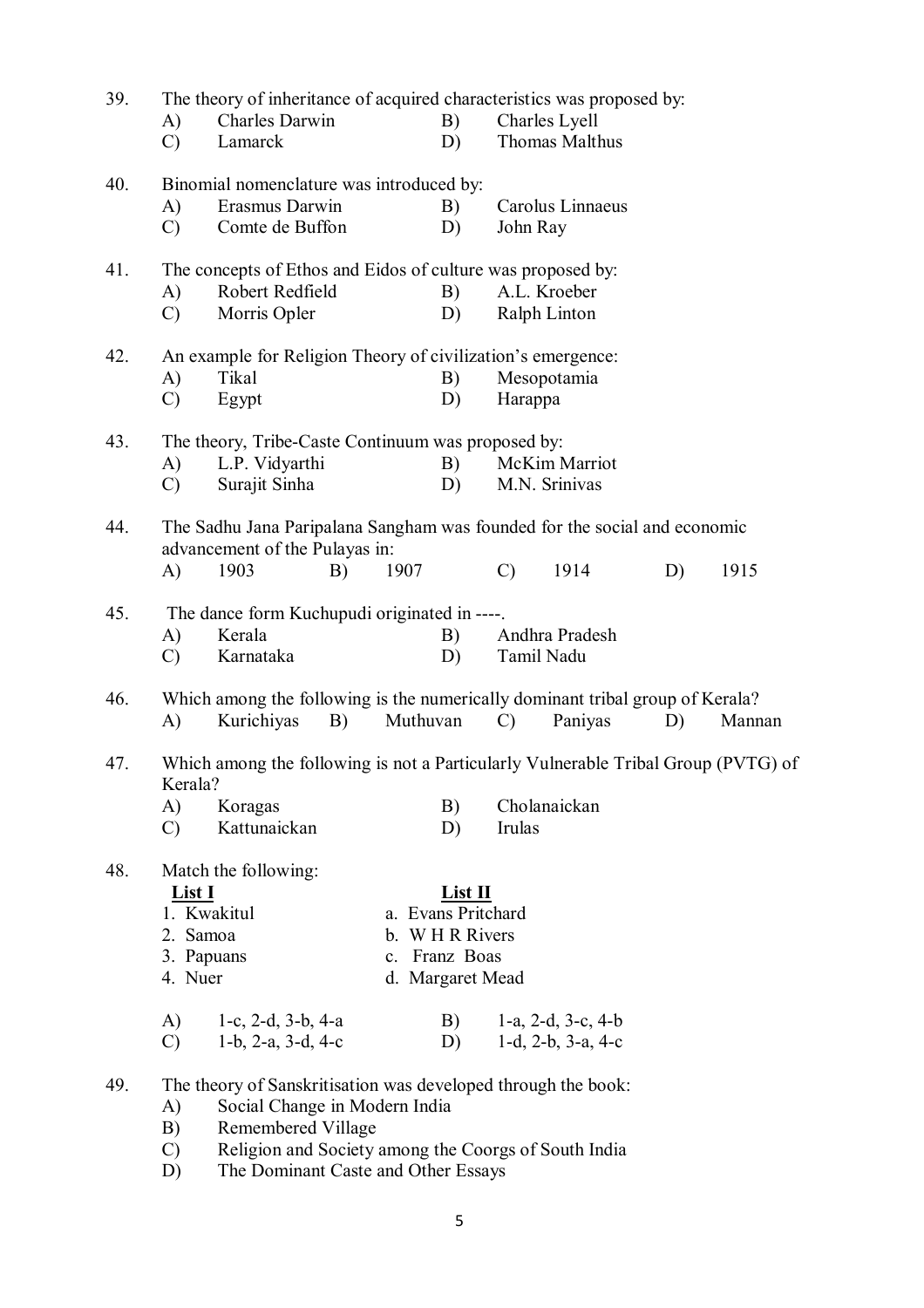- 50. Read the following statements and choose the correct options.
	- 1. The process of modernisation is considered as an antonym of tradition.
	- 2. Modernisation has not been conceived as a transition from the pre-industrial to the industrial social system.
	- A) 1 and 2 are correct.
	- B) 1 and 2 are incorrect.
	- C) 1 is correct and 2 is incorrect.
	- D) 1 is incorrect and 2 is correct.
- 51. The evolution of family through 15 stages were proposed by
	- A) Marvin Harris B) L.H. Morgan<br>C) W.H.R. Rivers D) George Murde
	- C) W.H.R. Rivers D) George Murdock
- 52. Read the following statements and choose the correct options.
	- 1. The downward devolution of great tradition to little tradition is Parochialisation<br>2. The upward movement of little tradition to great tradition is not Pariacholisation
	- 2. The upward movement of little tradition to great tradition is not Pariacholisation
	- A) 1 and 2 are correct.
	- B) 1 and 2 are incorrect.
	- C) 1 is correct and 2 is incorrect.
	- D) 1 is incorrect and 2 is correct.
- 53. Find out the correct sequence of Folk -Urban Continuum:
	- A) Merida–Tusik Dzitas Chan Kom
	- B) Merida Chan Kom Dzitas Tusik
	- C) Merida Dzitas Tusik Chan Kom
	- D) Merida– Dzitas Chan Kom Tusik
- 54. Non Formal Education has become a full-fledged scheme of education since:
	- A) National Policy on Education (1968)
	- B) National Policy on Education (1986)
	- C) National Policy on Education (1992)
	- D) National Policy on Education (2016)

55. How many scheduled languages are there in India? A) 20 B) 22 C) 18 D) 24

56. L.P. Vidyarthi introduced the concept Nature-Man- Spirit Complex based on his study on: A) Melar B) Santhal C) Ghonds D) Mundas

- 57. In Kerala, the Police firing on Muthanga tribal agitation occurred in-----. A) 1991 B) 1996 C) 2003 D) 2006
- 58. The process of uniting the sub-castes of a major caste is known as:
	- A) Caste Fission B) Caste Mobility
	- C) Caste Fusion D) Intermixing of castes

59. Indo-European family of language belongs to----.

- A) Austro-Asiatic B) Aryan
- C) Dravidian D) Semito-Hamitic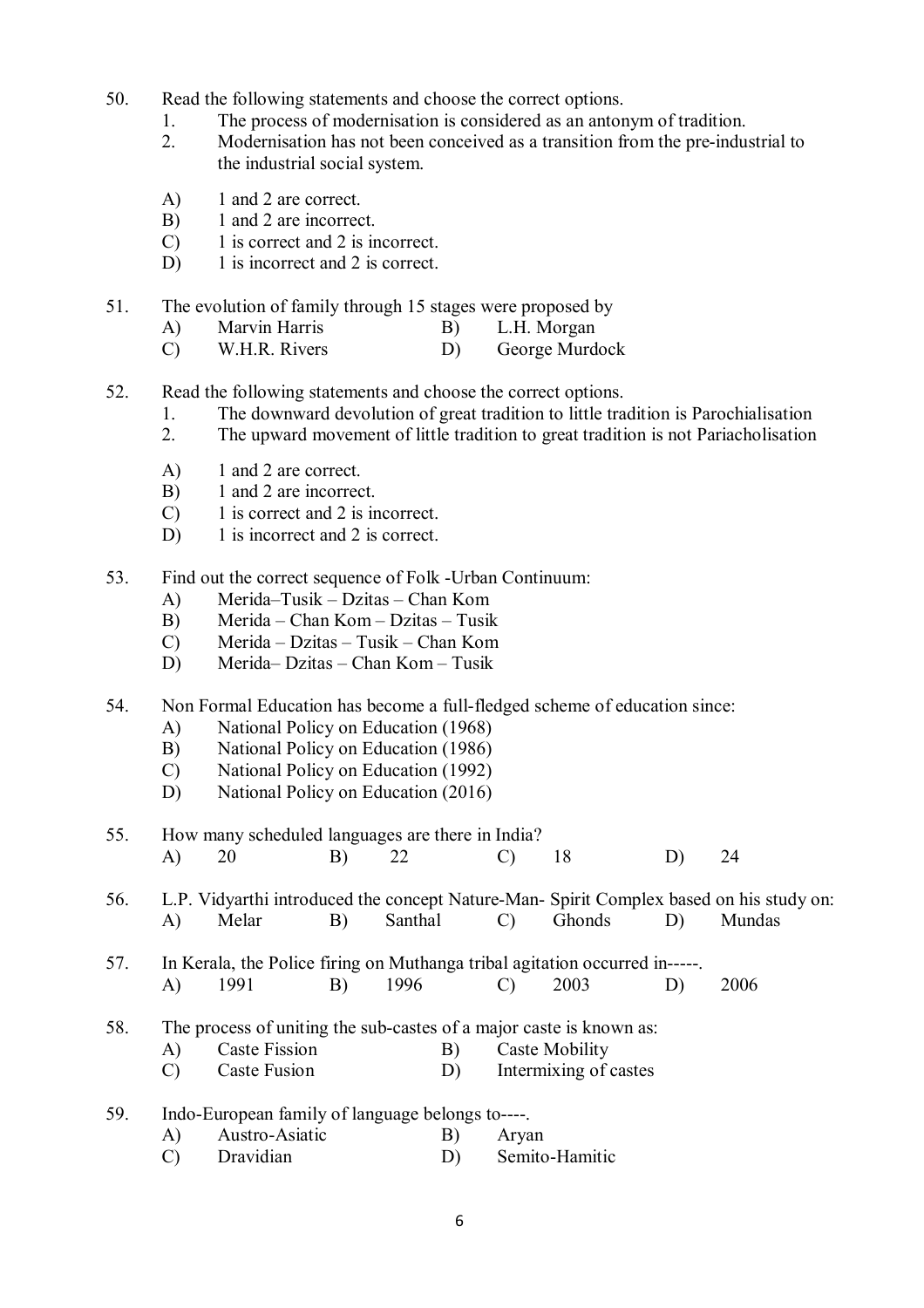60. As far as the village studies in India are concerned, the "Formulatory phase of village studies" is marked with the publication of:

- A) Ananda Krishna Iyer B) A. Aiyappan
- C) Sir. Henry Sumnar Maine D) Edgar Thurston

### 61. The functional approach to the study of culture of a given time is referred to as:

- A) Diachronic study
- B) Synchronic study
- C) Both diachronic and synchronic study
- D) None of the above

#### 62. Match the following:

- **List I List II** 1. Egyptologist 2. Cultural Materialism b. American Distributionism
- 3. Cultural Core c. Infrastructure, Structure, Superstructure
- 4. Binary oppositions d. British Diffusionism
- A) 1-d, 2-c, 3-b, 4-a B) 1-b, 2-c, 3-d, 4-a<br>C) 1-d, 2-b, 3-a, 4-c D) 1-c, 2-a, 3-b, 4-d C) 1-d, 2-b, 3-a, 4-c D) 1-c, 2-a, 3-b, 4-d
- 63. Who among the following introduced Genealogical method? A) G.E. Smith B) W.J. Perry C) L.A. White D) W.H.R. Rivers
- 64. The terms emic and etic were coined by: A) Franz Boas B) Kenneth Pike
	- C) Edward Sapir D) Marvin Harris
- 65. Who among the following is widely credited for developing participant observation as a serious method of social research?
	- A) Malinowski B) Radcliffe Brown
	- C) Raymond Firth D) Goldberg
- 66. Who among the following is the advocate of Participatory Rural Appraisal (PRA)?
	- A) James Blair B) Robert Chambers
	- C) Clifford Geertz D) Leslie A. White
- 67. The systematic study of semantic domain is called:<br>A) Componential analysis B) Compo
	- A) Componential analysis B) Comparative analysis
		- C) Systematic analysis D) Semantic analysis
- 68. The discovery of the meaning of texts through constant interpretation and reinterpretation is -----.
	- A) Phenomenology
	- B) Hermeneutics
	- C) Both Hermeneutics and Phenomenology
	- D) None of these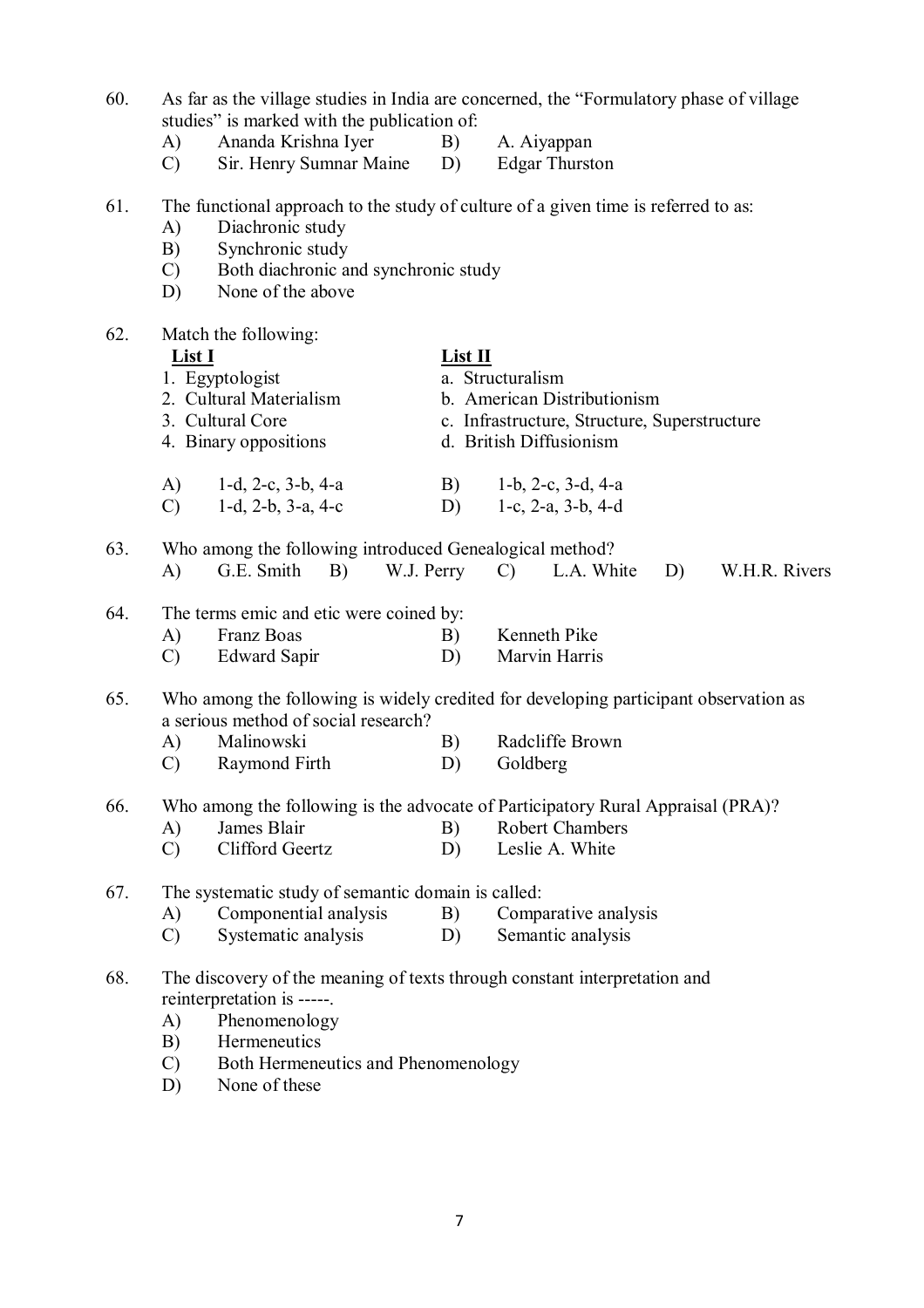- 69. Read the following statements and choose the correct options.
	- 1. Validity refers to the accuracy of data and findings in a research.
	- 2. Reliability refers to the variations in accuracy of a research.
	- A) 1 and 2 are correct.
	- B) 1 and 2 are incorrect.
	- C) 1 is correct and 2 is incorrect.
	- D) 1 is incorrect and 2 is correct.

70. The method used by Ruth Benedict to study the Japanese culture:

- 
- A) Participant Observation B) Study of culture at a distance
- C) Intensive fieldwork D) Use of questionnaires
- 71. Why is the literature review essential for a research?
	- A) It helps to give a research problem
	- B) It analyses a research area<br>C) It helps to identify gaps in
	- It helps to identify gaps in research
	- D) It analyses various literature

#### 72. What is Haphazard Sampling?

- A) Convenience Sampling B) Purposive Sampling
- C) Quota Sampling D) Stratified Random Sampling

73. Who among the following was called as an arm chair scholar?

- A) J.J. Bachofen B) James Frazer
- C) R.R. Marret D) Henry Maine

## 74. The content analysis method was used by:

- A) Margaret Mead B) B. Malinowski
- C) Ruth Benedict D) Robert Redfield

## 75. The Kula system was studied in detail by:

- A) Radcliffe Brown B) C.G. Seligman
- C) W.H.R. Rivers D) B. Malinowski
- 76. The book 'Structure and Function in Primitive Society' was written by:
	- A) Radcliffe Brown B) B. Malinowski
	- C) Robert Redfield D) Raymond Firth

#### 77. The relevance of myth and its analysis was extensively done by:

- A) James Frazer B) Margaret Mead
- C) Franz Boas D) Claude Levi Strauss

## 78. Trait list approach was used during ----,

- A) Cultural Evolution B) Cultural Diffusion
- C) Cultural Change D) Cultural Materialism

## 79. The cultural theory and psychological theory are used in ---- concept to explain how human beings embody the culture.

- A) Patterns of culture B) National Character
- C) Cultural Character D) Model Personality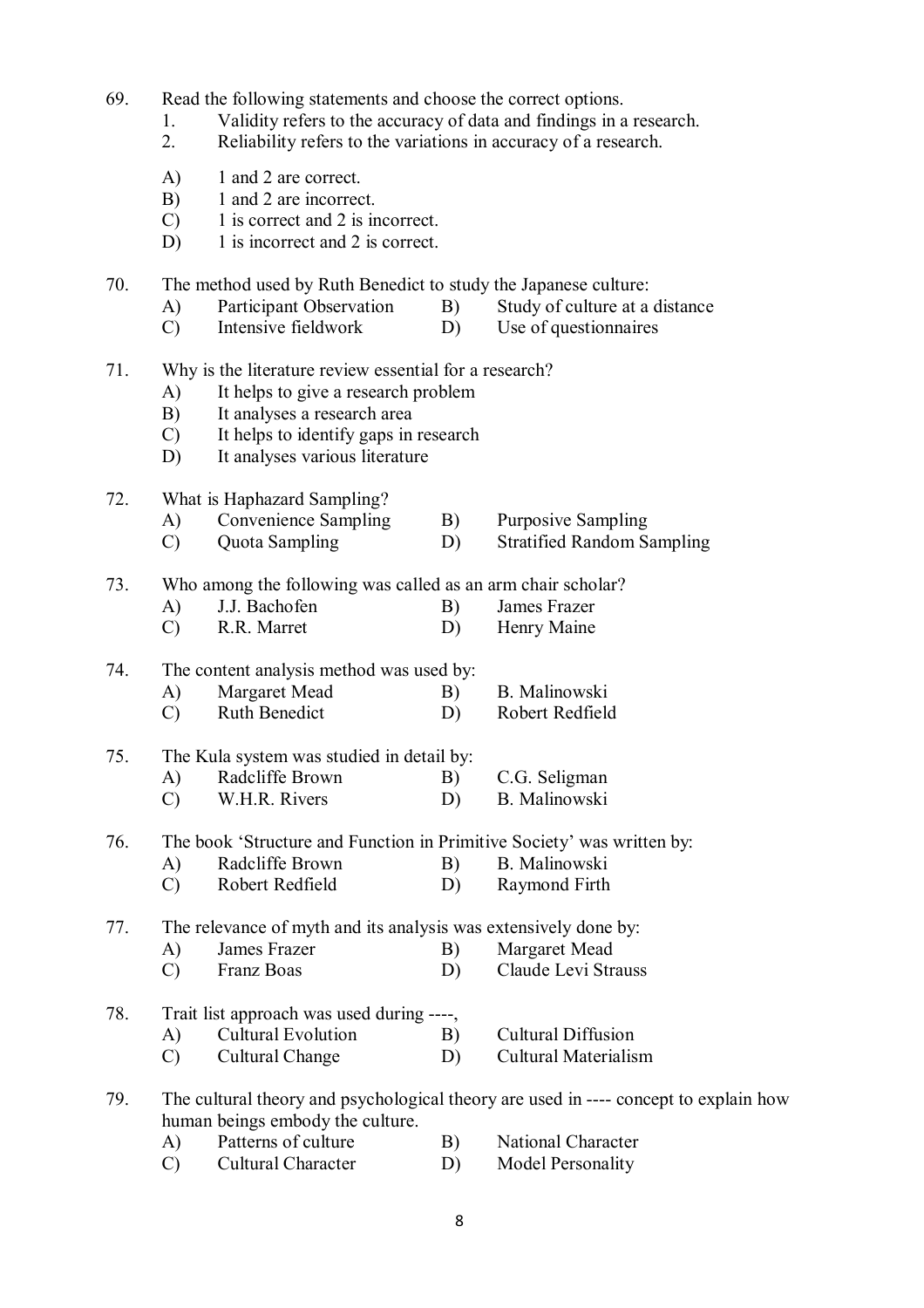80. Match the following:

| List I      | List II            |  |  |  |
|-------------|--------------------|--|--|--|
| 1. Jarawas  | a. Andhra Pradesh  |  |  |  |
| 2 Kadars    | b. Jharkhand       |  |  |  |
| 3. Oraon    | c. Kerala          |  |  |  |
| 4. Chenchus | d. Andaman Islands |  |  |  |

A) 1-d, 2-b, 3-c, 4-a B) 1-d, 2-a, 3-c, 4-b<br>C) 1-d, 2-c, 3-a, 4-b D) 1-d, 2-c, 3-b, 4-a C) 1-d, 2-c, 3-a, 4-b D)

81. People encounter the environment with their cultures and wherein the environment is passive in shaping cultures, which is theorized as:

- A) Environmental Determinism
- B) Cultural Ecology
- C) Environmental Possibilism
- D) Ethnoecology
- 82. Read the following statements and choose the correct options:
	- 1. Biological anthropology is a scientific discipline related to the biological aspects of human beings, their extinct hominid ancestors particularly from an evolutionary perspective.
	- 2. Biological anthropology does not focus on non-human primates.
	- A) 1 and 2 are correct
	- B) 1 and 2 are incorrect
	- C) 1 is correct and 2 is incorrect
	- D) 1 is incorrect and 2 is correct

### 83. The concept of culture area is associated with:

- A) British Diffusion B) German Diffusion
- C) Continental Diffusion D) American Diffusion
- 84. The Age and Area concept was proposed by:
	- A) A.L. Kroeber B) Clark Wissler
	- C) Julian Steward D) Fritz Graebner
- 85. The book entitled 'A Scientific Theory of Culture' was written by:
	- A) A.R. Radcliffe Brown B) A.L. Kroeber<br>
	C) Ruth Benedict D) B. Malinowski
	- Ruth Benedict D)
- 86. The ethical standpoint of Cultural Relativism was proposed by:
	- A) Franz Boas B) Ruth Benedict
	- C) Margaret Mead D) A.L. Kroeber
- 87. The first full-length study on a peasant community using modern anthropological research was carried out by:
	- A) Surajit Sinha B) L.P. Vidyarthi
	- C) McKim Marriot D) Robert Redfield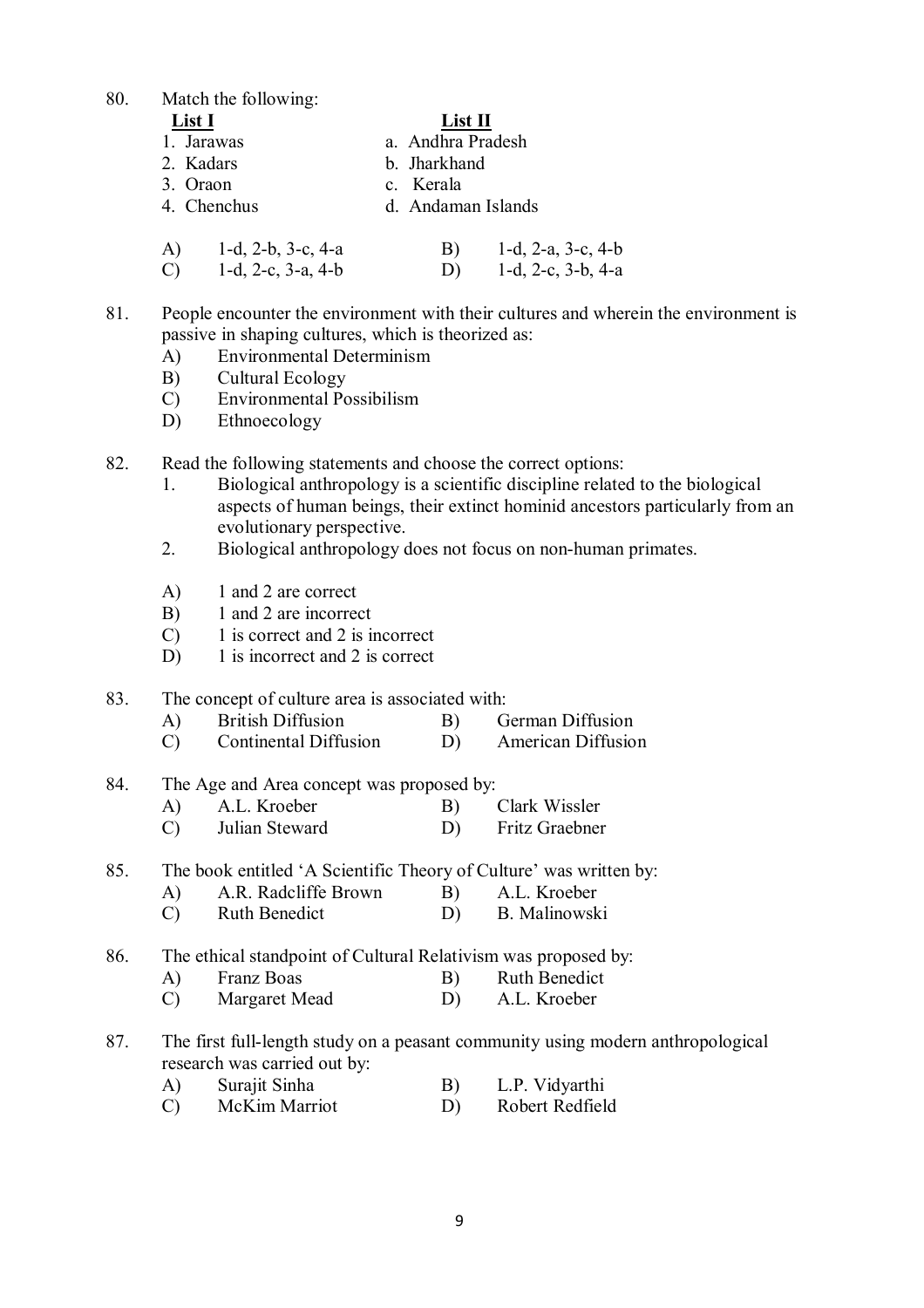| 88.                                                                               | The book 'The Golden Bough' was written by:                                                                   |                                                          |    |                             |  |  |  |  |  |
|-----------------------------------------------------------------------------------|---------------------------------------------------------------------------------------------------------------|----------------------------------------------------------|----|-----------------------------|--|--|--|--|--|
|                                                                                   | A)                                                                                                            | James Frazer                                             | B) | Karl Bucher                 |  |  |  |  |  |
|                                                                                   | $\mathcal{C}$                                                                                                 | Seligman                                                 | D) | David Masson                |  |  |  |  |  |
| 89.                                                                               | The concept of survival was introduced by:                                                                    |                                                          |    |                             |  |  |  |  |  |
|                                                                                   | A)                                                                                                            | A.L. Kroeber                                             | B) | Marvin Harris               |  |  |  |  |  |
|                                                                                   | $\mathcal{C}$                                                                                                 | Herbert Spencer                                          | D) | L.H. Morgan                 |  |  |  |  |  |
| 90.                                                                               | The two theoretical models, the actual social structure and the general social structure<br>were proposed by: |                                                          |    |                             |  |  |  |  |  |
|                                                                                   | A)                                                                                                            | Claude Levi Strauss                                      | B) | A.R. Radcliffe Brown        |  |  |  |  |  |
|                                                                                   | $\mathcal{C}$                                                                                                 | Evans-Pritchard                                          | D) | Alfred Louis Kroeber        |  |  |  |  |  |
| 91.                                                                               | The Apollonian and Dionysian view on culture was applied by:                                                  |                                                          |    |                             |  |  |  |  |  |
|                                                                                   | A)                                                                                                            | Ruth Benedict                                            | B) | Margaret Mead               |  |  |  |  |  |
|                                                                                   | $\mathcal{C}$                                                                                                 | Franz Boas                                               | D) | Clark Wissler               |  |  |  |  |  |
| 92.                                                                               | The book 'The Sex and Temperament in Three Primitive Societies' was written by:                               |                                                          |    |                             |  |  |  |  |  |
|                                                                                   | A)                                                                                                            | Ralph Linton                                             | B) | Cora-Du-Bois                |  |  |  |  |  |
|                                                                                   | $\mathcal{C}$                                                                                                 | A. Kardiner                                              | D) | Margaret Mead               |  |  |  |  |  |
| 93.                                                                               | A distinct method that aims to understand how members of other cultures perceive and                          |                                                          |    |                             |  |  |  |  |  |
|                                                                                   | A)                                                                                                            | Ethnography                                              | B) | Ethnology                   |  |  |  |  |  |
|                                                                                   | $\mathcal{C}$                                                                                                 | New Ethnography                                          | D) | None of the above           |  |  |  |  |  |
| 94.                                                                               | Who among the following is known as an Egyptologist?                                                          |                                                          |    |                             |  |  |  |  |  |
|                                                                                   | A)                                                                                                            | William James Perry                                      | B) | <b>Grafton Elliot Smith</b> |  |  |  |  |  |
|                                                                                   | $\mathcal{C}$                                                                                                 | Friedrich Ratzel                                         | D) | Fritz Graebner              |  |  |  |  |  |
| 95.                                                                               |                                                                                                               | Binary opposition is related to                          |    |                             |  |  |  |  |  |
|                                                                                   | A)                                                                                                            | Structuralism                                            | B) | Post Structuralism          |  |  |  |  |  |
|                                                                                   | $\mathcal{C}$                                                                                                 | Ethnoscience                                             | D) | New Ethnography             |  |  |  |  |  |
| 96.<br>The archaeological periods are correlated with the cultural development in |                                                                                                               |                                                          |    |                             |  |  |  |  |  |
|                                                                                   |                                                                                                               | demonstrating the cultural evolution in a new pattern by |    |                             |  |  |  |  |  |
|                                                                                   | A)                                                                                                            | Julian H. Steward                                        | B) | V. Gordon Childe            |  |  |  |  |  |
|                                                                                   | $\mathcal{C}$                                                                                                 | Franz Boas                                               | D) | Melville J. Herskovits      |  |  |  |  |  |
| 97.                                                                               | Author of the book 'Development Anthropology':                                                                |                                                          |    |                             |  |  |  |  |  |
|                                                                                   | A)                                                                                                            | Jean Pierrie Oliver de Sardan                            |    |                             |  |  |  |  |  |
|                                                                                   | B)                                                                                                            | Riall W. Nolan                                           |    |                             |  |  |  |  |  |
|                                                                                   | $\mathcal{C}$                                                                                                 | David Lewis and Kathy Gardner                            |    |                             |  |  |  |  |  |

D) Arturo Escobar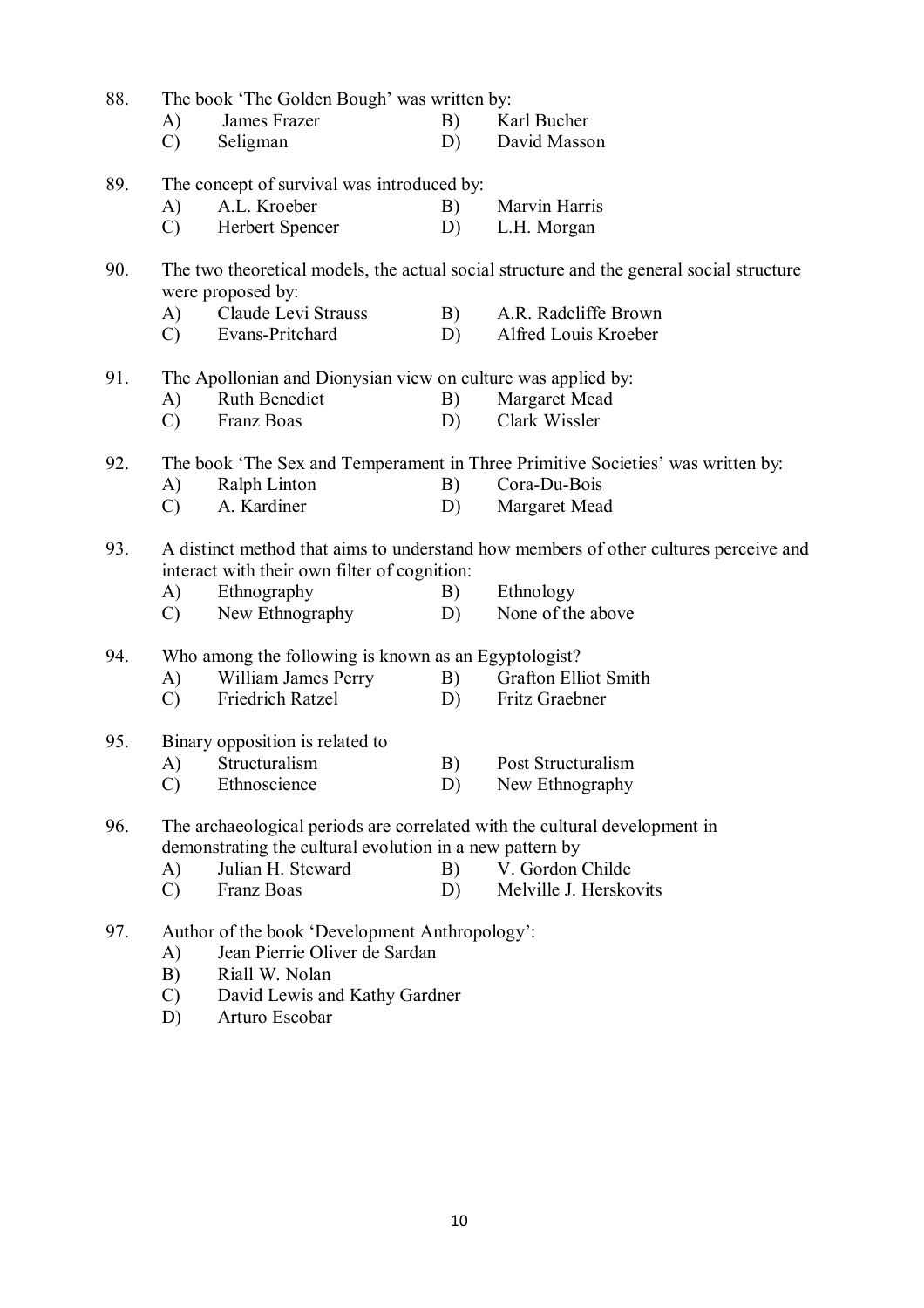- 98. Read the following statements and choose the correct options.
	- 1. The inclusion of disadvantaged and marginalized groups has been a central element throughout the history of anthropological approaches to development.
	- 2. The above focus of Development anthropology is shared with other fields such as gender studies and political economy, where researchers also noted that large, institutionally-driven development initiatives were controlled by elites and did not trickle down to reach those on the margins.
	- A) 1 and 2 are correct.
	- B) 1 and 2 are incorrect.
	- C) 1 is correct and 2 is incorrect.
	- D) 1 is incorrect and 2 is correct.
- 99. Who among the following is best known for developing a form of semiotic analysis known as deconstruction?
	- A) Carl Jung B) Michael Foucault
	- C) Clifford Geertz D) Jacques Derrida
- 100. What is the meaning of dogmatic principles of classical evolutionists?
	- A) Continuous progression
	- B) Step by step progression
	- C) Both continuous and step by step progression
	- D) None of the above
- 101. The term 'cultural ecology' was coined by:
	- A) Clark Wissler B) Roy A. Rappaport
	- C) Julian Steward D) Andrew P. Vayda
- 102. In terms of the Ecological Anthropological theory, the environment is active in shaping cultures and it is referred to as:
	- A) Environmental possibilism B) Environmental determinism
	- C) Ecosystem D) Ecological Niche
- 103. The cross-cultural study of how people perceive and manipulates their environment come under:
	- A) Ethno ecology B) Cultural ecology
	- C) Population ecology D) Systems ecology
- 104. The co-existence of different medical practices within a society is called:
	- A) Medical Anthropology B) Ethno medicine
	- C) Medical pluralism D) Different medical systems
- 105. Malinowski turned into an anthropologist as he became inspired by reading the literature of:
	- A) E. B. Tylor B) James Frazer
	- C) L.H. Morgan D) W.H.R. Rivers
- 106. Epidemiology is an area of:
	- A) Forensic anthropology B) Cultural anthropology
	- C) Biological anthropology D) Medical anthropology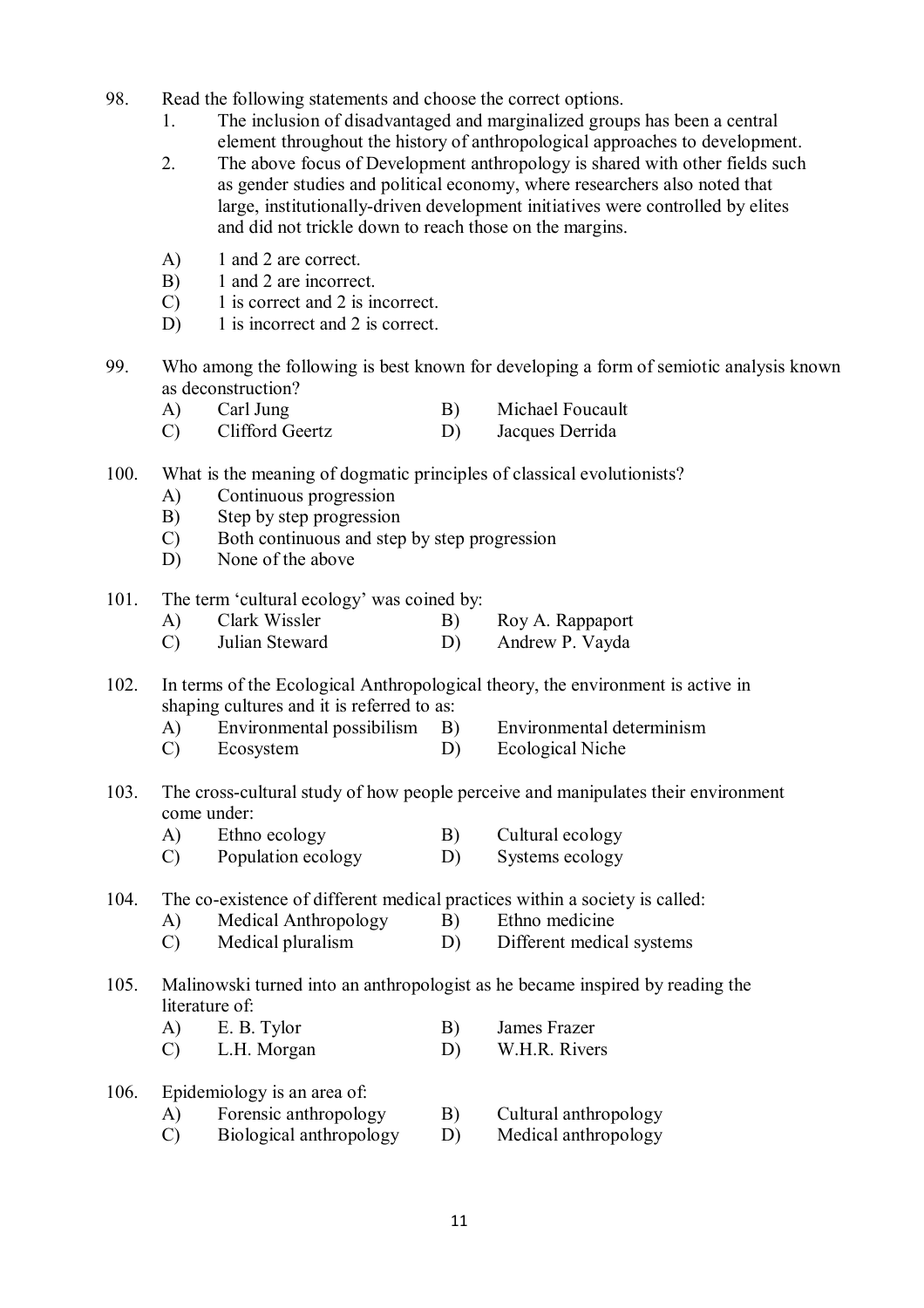- 107. Read the following statements and choose the correct options
	- 1. Medical anthropologists examine how the health of individuals, larger social formations, and the environment are affected by interrelationships between humans and other species
	- 2. Medical anthropologists do not examine the cultural norms and social institutions.
	- A) 1 and 2 are correct.
	- B) 1 and 2 are incorrect.
	- C) 1 is correct and 2 is incorrect.
	- D) 1 is incorrect and 2 is correct.

## 108. The sub-discipline economic anthropology was well developed with the studies of: A) A.R. Radcliffe Brown B) Karl Marx

C) Melville J. Herskovits D) B. Malinowski

## 109. The opposition between substantivist and formalist economic models was first proposed by:

- A) B. Malinowski B) Karl Polanyi<br>
C) M.J. Herskovits D) Paul Bohannan C) M.J. Herskovits D)
- 110. The tribe permitted for hunting in India even today: A) Kadars B) Yanadi C) Jarawas D) Khonds
- 111. Among which of the following tribe, the female infanticide were practised? A) Irula B) Badaga C) Kota D) Toda

## 112. What is Swidden cultivation?

- A) Terrace cultivation B) Slash and burn cultivation
- C) Settled cultivation D) Occasional cultivation

## 113. Which among the following tribal community is well known for their agricultural practise?

- A) Paniyas B) Cholanaickans
- C) Kurumbas D) Kurichiyas
- 114. The book 'The Division of Labour in a Society' was written by: A) E. Durkheim B) H. Spencer C) A. Smith D) M. Mead

## 115. The concept culture climax was proposed by: A) Clark Wissler B) A.L. Kroeber

C) Andrew P. Vaidya D) Leslie A. White

## 116. Which among the following is considered as the earliest stages of human cultural evolution?

A) Fishing B) Herding C) Hunting D) Cultivating

## 117. The pastoral community Nuer was studied by:

- A) Margaret Mead B) Evans Pritchard
- C) Beals and Hoijer D) Leslie A. White